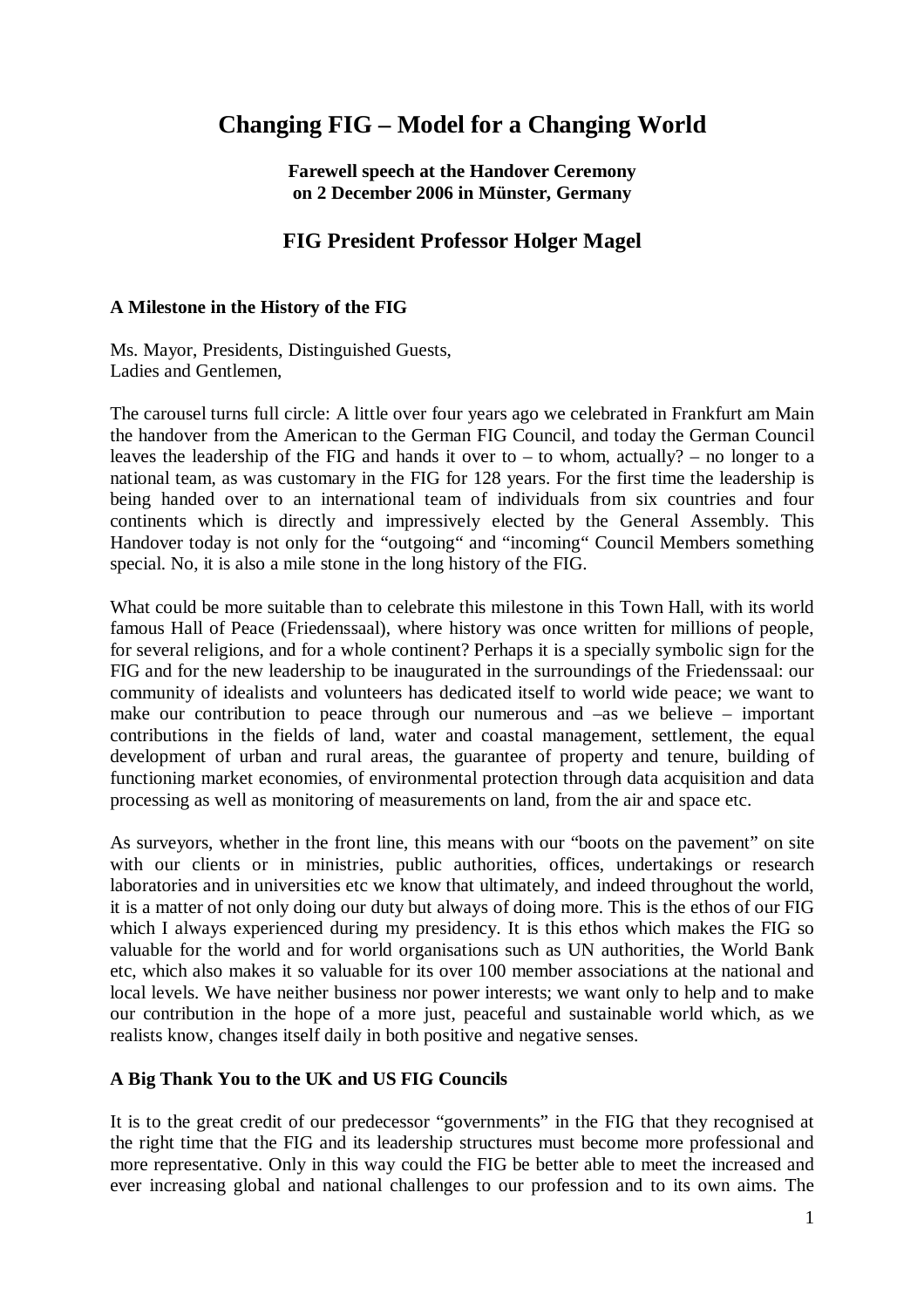appointment of a full time FIG director which was already discussed under the Australian presidency and implemented under the UK and especially Peter, your presidency, deserves the highest recognition, as does the change over from a structure of national teams and associated FIG Congresses to separate elections of Council members and the Congress venue which was consequently prepared under the American and Bob, your presidency. These achievements were a splendid starting point for the German team which had the task of implementing the not always easy changes in, and indeed reorganisation of, the whole system, including the associated more recent restructuring of the FIG Office.

It is therefore not only a happy coincidence or even a generous gesture that the two Presidents of the British and American periods, Peter Dale and Robert Foster, are with us today. No, it is only right and logical that they should celebrate with us today the "Change of the FIG", which at least in structure and organisation as well as in the direct election of the Council Members, has now been completed, and that they should join us in entering into a new era for the FIG. This new FIG will naturally be spared neither further changes in the world and in the professional world of surveyors nor the answers which will be required of the FIG and its leadership, office and commission structures.

I thank you both, dear Peter and dear Bob, for your presence today, for your successful leadership of the FIG and for the fact that we were able to take over and carry on the leadership of a very healthy FIG. In German there is a very wise saying addressed to each successive generation, particularly to the successive heirs to a farm – and which is particularly appropriate here in the rural countryside of Münsterland – a saying which my first Minister, at about the time I came to the DVW and FIG, always held before me as an ideal:

"What you have inherited from your fathers, you must earn again, for it to become yours!"

## **"Shaping the Change": Implementation of the Work Plan 2002-2006**

We, the German Council, were passed a rich inheritance, and we sought, under the motto "Shaping the Change", not so much simply to possess what we had inherited but to use and administer it as trustees. We wanted to guide and apply it and, in the light of continually changing global and national conditions, to shape and structure it so as make it able to meet crises and to be well equipped for the future. And where possible we sought to enhance the inheritance. It is for others, and particularly the General Assembly 2007 in Hong Kong, to make an assessment of our efforts and of the German period, but we are naturally – without being pure growth fetishists – a little proud to have enhanced our inheritance and to have carried out our work plan in a consequential manner under continual control, i.e. annual control by the General Assembly. We set ourselves from the beginning at the end of 2002 ambitious aims:

We wanted

- 1. to exercise intellectual leadership by clear and simple messages concerning the identity and role of surveyors (examples: "From surveying to serving society" or "well grounded specialised generalist"),
- 2. to continue and bring to a conclusion the structural reorganisation of the composition of the Council, Office and Commissions as well as to strengthen cooperation between the Commissions,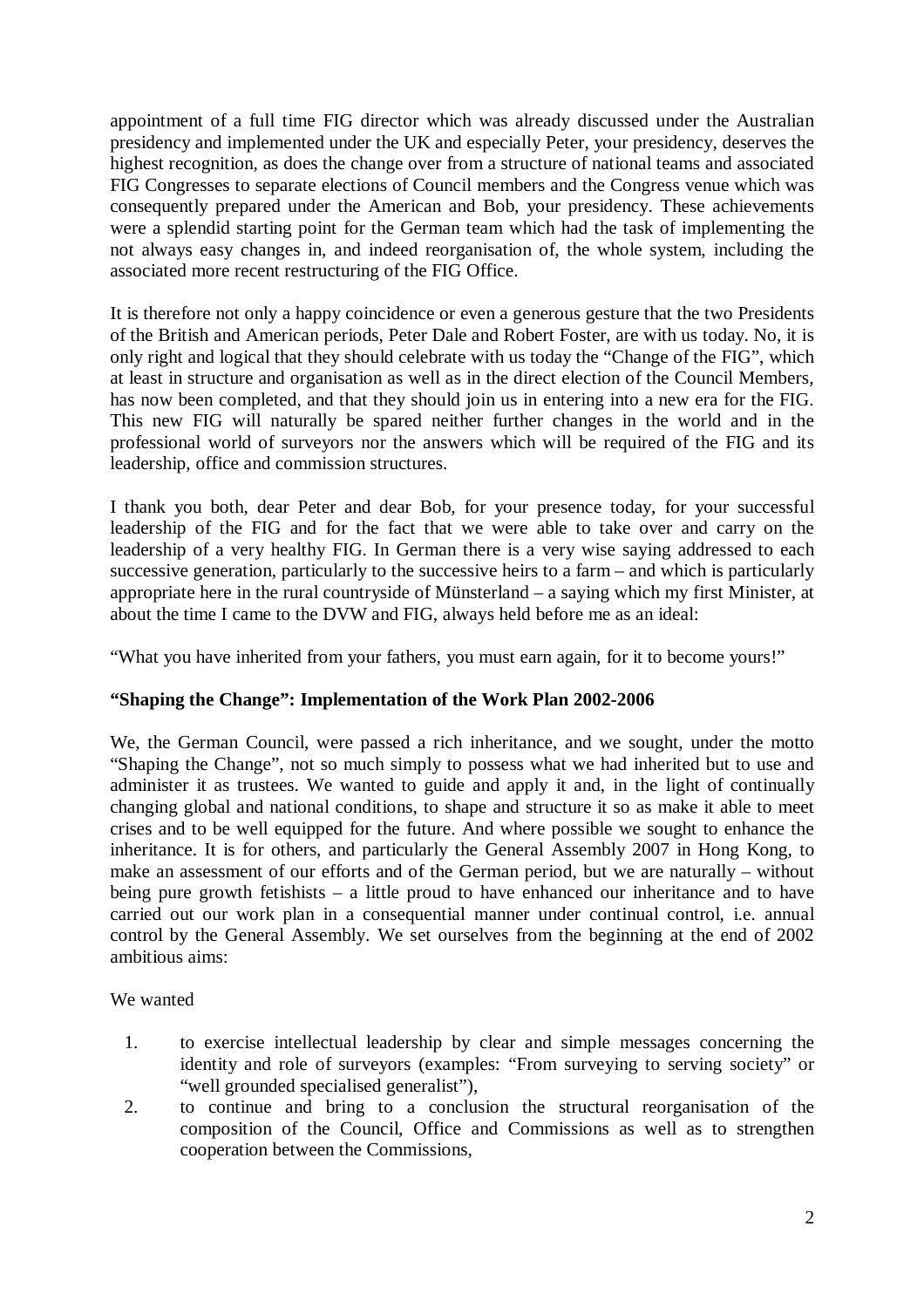- 3. to generate more income for the FIG, inter alia by events involving or arranged by the FIG as well as by attracting financially strong Corporate Members,
- 4. to increase substantially membership of the FIG and at the same time to become more truly global (e.g. we could attract 19 new member associations thus increasing the membership by more than 20 per cent),
- 5. to promote a professional presentation of the outcome and results (including publication) of the work of our Commissions (e.g. reference library) and of our events, and to give them more appeal to a wider public,
- 6. to increase our commitment for the weak in the world by stronger cooperation with the UN and World Bank and by intensified cooperation with sister organisations (I draw attention to the foundation of the Joint Board of GIS, to its African initiative and the urgently necessary coordination in the area of the Disaster and Risk Management),
- 7. to have a greater presence on the spot and in the regions (see the Regional Conferences and the many visits of the President and Council Members) as well as greater communication between the FIG leadership and members (see the Newsletters, excellent web pages, Presidential Letters etc.), and a greater communication between our profession and politics,
- 8. to strengthen the bridging within the FIG between practitioners and academics as well as to put on a new footing the partnership with purely academic oriented sister organisations such as the IAG,
- 9. to broaden the definition, activities as well as the training and advanced training of surveyors (capacity building), and
- 10. to acquaint young persons and the coming generation at an early stage with the FIG. Here I have good reason to thank the German, as well as the Swedish and Danish Presidents for their splendid support of student attendance at FIG events.

Although not set out *expressis verbis* in the Work Plan, there was another theme which became the central concern of our presidency and of many of my speeches. I am thinking here of the all-important theme of the urban-rural inter-relationship. We wanted to encourage, on both sides of the relationship, the shift from a too urban perspective to a perspective which is also rural, or at least more balanced. This corresponded, and corresponds, with my own, as well as with the European, and increasingly – as the example of China shows – with the non-European way of thinking and acting.

Ladies and Gentlemen, we wanted, we wanted to do so many things …

but I will stop recounting what we wanted to do, as I would undoubtedly come soon to one or more points where it would be clear that there were some things which we did not achieve which may now fall to the new Council to pursue.

## **If the FIG did not already exist …**

It must be left to the new Council to set other and newer focal points which reflect changing times. In the light of the time which I have already spent with the new leadership, I am confident that those factors which have brought success to the FIG will continue to be pursued and indeed strengthened, namely

- 1. close contact with members and Commissions,
- 2. high professional competence and awareness of the real on site problems ("on site specialists"),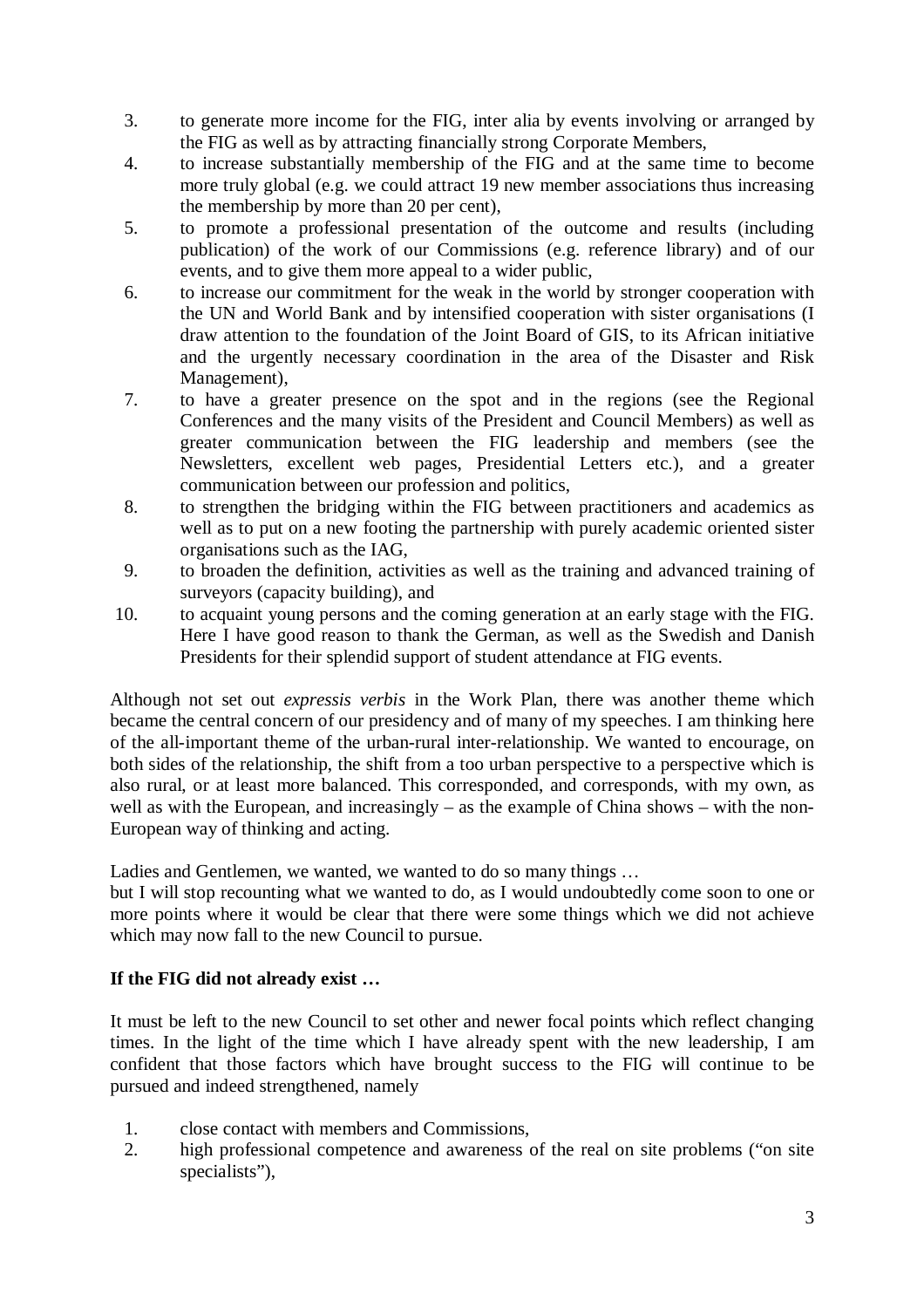3. the overall leadership and cooperation on the global stage above all in all questions of land and tenure, motivated by the endeavour for a better world.

(Only) in this way can the FIG be truly a model for the world, because we practise it daily: we are present in all five continents, we combine almost all world religions, cultures, different forms of ownership and tenure, state organisations etc. At the same time we are able to engage in peaceful dialogue and are able to work with each other as experts in our subjects and to contribute successfully to the solution of global as well as local problems. One can therefore without exaggeration say, **"If the FIG did not already exist, it would be urgently necessary to found it!"** 

## **A magic dwells in every beginning …**

So the time has come to take our leave and say farewell

- from the Presidency of the FIG
- from a successful and highly valued team and from such wonderful fellow warriors as Andreas Drees, Ralf Schroth, Thomas Gollwitzer, TN Wong, Stig Enemark, Ken Allred and Matt Higgins (and previously also Gerhard Muggenhuber)
- from the loyalest of co-workers, to name in the first instance Markku Villikka, and also Per Wilhelm Pedersen and Tine Svendstorp
- from the whole FIG community for which we have all in the past years invested so much time, mostly our free time, and so much effort – often at the cost of our professional work and above all at the cost of our wives (who deserve our very special thanks), our families and friends.

We say "*thank you*" also to the DVW and its bodies which elected the "German Council" and entrusted it with the leadership of the FIG. It would appear that we have not disappointed the DVW.

Was it all worth it? I believe that the answer is yes. There are not so many opportunities in life to work beneficially in a global context and at the same time to get to know and to understand so many cultures, religions and countries and to be welcomed in such a friendly manner and to be accepted by persons in so many parts of the world. My FIG years – and I speak here in the name of all the members of the Council – were strenuous but at the same time wonderful years. They were years of cultural and professional enrichment and of receiving so much from personal contacts.

My thanks, the thanks of all of us, go from this hall to all our member associations, to all their presidents and representatives, who together make the FIG such a harmonious orchestra and make it such a polyphonic instrument, which now receives a new chief conductor and new solo violinists, solo viola players, solo cellists etc.

The German Council now leaves the stage and the conductor's podium and adheres, or at least seeks to do so, to the wise words of Hermann Hesse, who in his famous poem "Stages" ("Stufen") has expressed what is valid for all time: